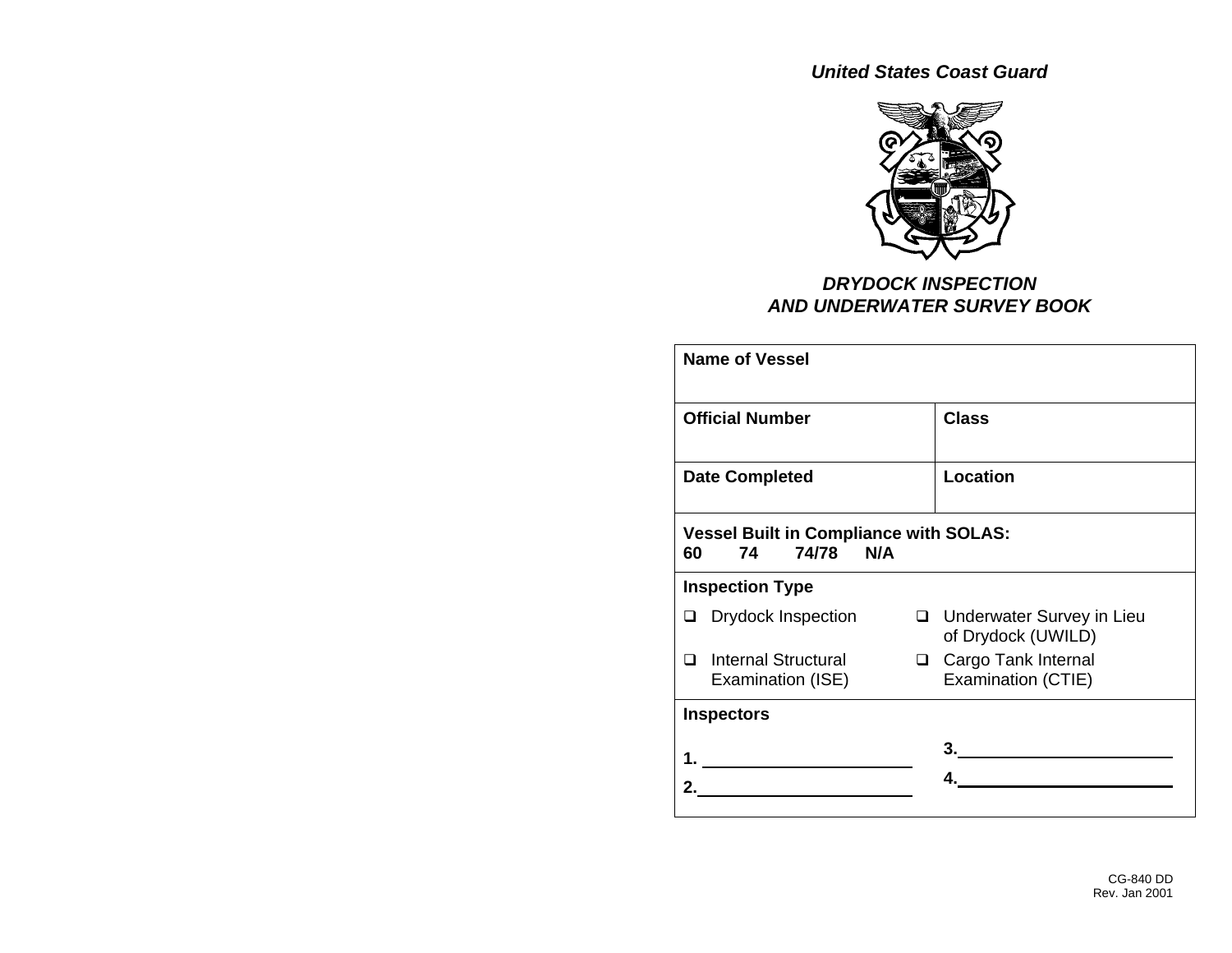# **Total Time Spent Per Activity:**

| <b>Regular Personnel (Active Duty)</b> |                 |                 |           |  |  |  |  |
|----------------------------------------|-----------------|-----------------|-----------|--|--|--|--|
| <b>ACTIVITY TYPE</b>                   | <b>ACTIVITY</b> | <b>TRAINING</b> | (PERS) MI |  |  |  |  |
|                                        |                 |                 |           |  |  |  |  |
|                                        |                 |                 |           |  |  |  |  |
|                                        |                 |                 |           |  |  |  |  |
|                                        |                 |                 |           |  |  |  |  |

| TOTAL ADMIN HOURS | <b>TOTAL TRAVEL HOURS</b> |
|-------------------|---------------------------|
|                   |                           |

| <b>Reserve Personnel</b> |                 |                 |           |  |  |  |  |
|--------------------------|-----------------|-----------------|-----------|--|--|--|--|
| <b>ACTIVITY TYPE</b>     | <b>ACTIVITY</b> | <b>TRAINING</b> | (PERS) MI |  |  |  |  |
|                          |                 |                 |           |  |  |  |  |
|                          |                 |                 |           |  |  |  |  |
|                          |                 |                 |           |  |  |  |  |
|                          |                 |                 |           |  |  |  |  |

|  | <b>TOTAL ADMIN HOURS</b><br><b>TOTAL TRAVEL HOURS</b> |
|--|-------------------------------------------------------|
|--|-------------------------------------------------------|

| <b>Auxiliary Resources</b> |                      |  |  |  |
|----------------------------|----------------------|--|--|--|
| <b>TOTAL BOAT HOURS</b>    | TOTAL AIRCRAFT HOURS |  |  |  |

# **Conversions:**

| <b>Distance and Energy</b> |                                                                                                                                      |                    |        |              |     |                 |     |                        |
|----------------------------|--------------------------------------------------------------------------------------------------------------------------------------|--------------------|--------|--------------|-----|-----------------|-----|------------------------|
| Kilowatts (kW)             |                                                                                                                                      | X                  | 1.341  | $=$          |     | Horsepower (hp) |     |                        |
| Feet (ft)                  |                                                                                                                                      | X                  | 3.281  | $=$          |     | Meters (m)      |     |                        |
| Long Ton (LT)              |                                                                                                                                      | X                  | .98421 | $=$          |     | Metric Ton (t)  |     |                        |
|                            | Liquid (NOTE: Values are approximate.)                                                                                               |                    |        |              |     |                 |     |                        |
| Liquid                     |                                                                                                                                      | bbl/LT             |        | $m^3/t$      |     | $bbl/m^3$       |     | bbl/t                  |
| Freshwater                 |                                                                                                                                      | 6.40               |        | 1.00         |     | 6.29            |     | 6.29                   |
| Saltwater                  |                                                                                                                                      | 6.24               |        | .975         |     | 6.13            |     | 5.98                   |
| Heavy Oil                  |                                                                                                                                      | 6.77               |        | 1.06         |     | 6.66            |     | 7.06                   |
| <b>DFM</b>                 |                                                                                                                                      | 6.60               |        | 1.19         |     | 7.48            |     | 8.91                   |
| Lube Oil                   |                                                                                                                                      | 7.66               |        | 1.20         |     | 7.54            |     | 9.05                   |
| Weight                     |                                                                                                                                      |                    |        |              |     |                 |     |                        |
| 1 Long Ton                 | 2240 lbs<br>$=$                                                                                                                      |                    |        | 1 Metric Ton | $=$ | 2204 lbs        |     |                        |
| 1 Short Ton                | 2000 lbs<br>$=$                                                                                                                      |                    |        | 1 Cubic Foot | $=$ | 7.48 gal        |     |                        |
| 1 Barrel (oil)             | $=$<br>6.29 $m3$                                                                                                                     | 5.61 ft = 42 gal = |        | 1 psi        | $=$ | of water        |     | .06895 Bar = 2.3106 ft |
|                            | <b>Temperature:</b> Fahrenheit = Celsius ( ${}^{\circ}$ F = 9/5 ${}^{\circ}$ C + 32 and ${}^{\circ}$ C = 5/9 ( ${}^{\circ}$ F - 32)) |                    |        |              |     |                 |     |                        |
| $\mathbf 0$<br>$=$         | $-17.8$                                                                                                                              | 80                 | $=$    | 26.7         |     | 200             | $=$ | 93.3                   |
| 32<br>$=$                  | 0                                                                                                                                    | 90                 | $=$    | 32.2         |     | 250             | $=$ | 121.1                  |
| 40<br>$=$                  | 4.4                                                                                                                                  | 100                | $=$    | 37.8         |     | 300             | $=$ | 148.9                  |
| 50<br>$=$                  | 10.0                                                                                                                                 | 110                | $=$    | 43.3         |     | 400             | $=$ | 204.4                  |
| 60<br>$=$                  | 15.6                                                                                                                                 | 120                | $=$    | 48.9         |     | 500             | $=$ | 260                    |
| 70<br>$=$                  | 21.1                                                                                                                                 | 150                | $=$    | 65.6         |     | 1000            | $=$ | 537.8                  |
|                            | <b>Pressure:</b> Bars = Pounds per square inch                                                                                       |                    |        |              |     |                 |     |                        |
| 1 Bar<br>$=$               | 14.5 psi                                                                                                                             | 5 Bars             | $=$    | 72.5 psi     |     | 9 Bars          | $=$ | 130.5 psi              |
| 2 bars<br>$=$              | 29.0 psi                                                                                                                             | 6 Bars             | $=$    | 87.0 psi     |     | 10 Bars         | $=$ | 145.0 psi              |
| 3 Bars<br>$=$              | 43.5 psi                                                                                                                             | 7 Bars             | $=$    | 101.5 psi    |     |                 |     |                        |
| 4 Bars<br>$=$              | 58.0 psi                                                                                                                             | 8 Bars             | $=$    | 116.0 psi    |     |                 |     |                        |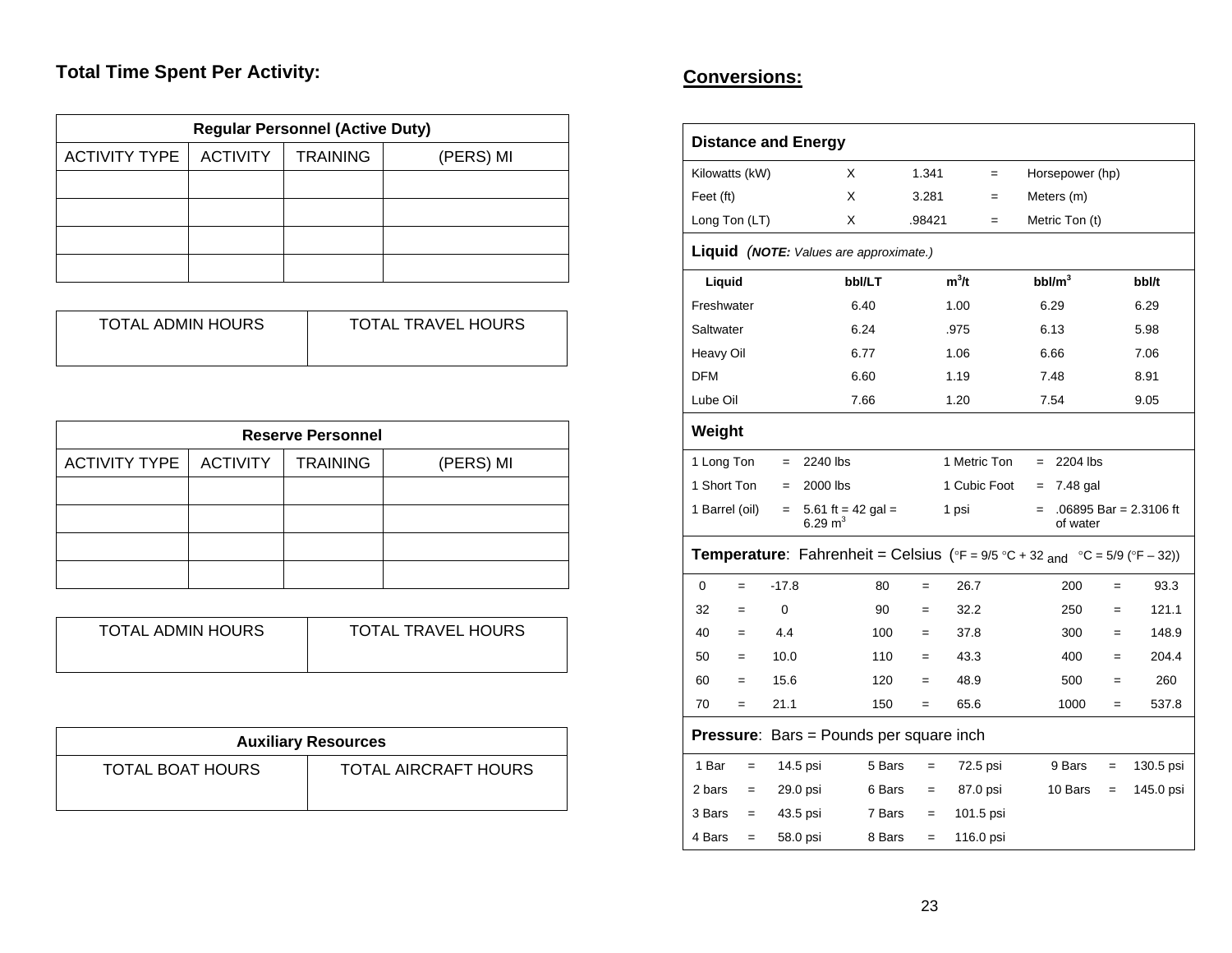#### Notes: **Use of Drydock Inspection Book:**

This inspection book is intended to be used as a job aid by Coast Guard marine inspectors during drydock inspections, underwater surveys in lieu of drydock inspections, internal structural examinations, and cargo tank internal examinations of U.S. flagged vessels. The lists contained within this book are not intended to limit the inspection. Each marine inspector should determine the depth of inspection necessary. A checked box should be a running record of what has been inspected. It does not imply that the entire system has been inspected or that all or any items are in full compliance. This job aid does not constitute part of the official inspection record.

This document does not establish or change Federal laws or regulations. References given are only general guides. Refer to IMO publications, CFRs, NVICs, or any locally produced cite guides for specific regulatory references. Not all items in this book are applicable to all vessels.

**NOTE***: Guidance on how to conduct drydock inspections*, *internal structural examinations, and cargo tank internal examinations of U.S. flagged vessels can be found in the Marine Safety Manual (MSM) Volume II, Chapter B3: Hull Examinations. Guidance on underwater surveys in lieu of drydock inspections can be found in NVIC 1-89. All MSM cites listed refer to MSM Volume II unless otherwise indicated.* 

- 
- −MIPIP

•

MICOI

#### **Pre-inspection Items: Post-inspection Items:**

- Review MSIS records. Complete MSIS entries.
	- − MIAR
	- − MSDS
	- − MIDR
	- − VFLD
	- − VFEI
	- • Initiate Report of Violation (ROV) if necessary.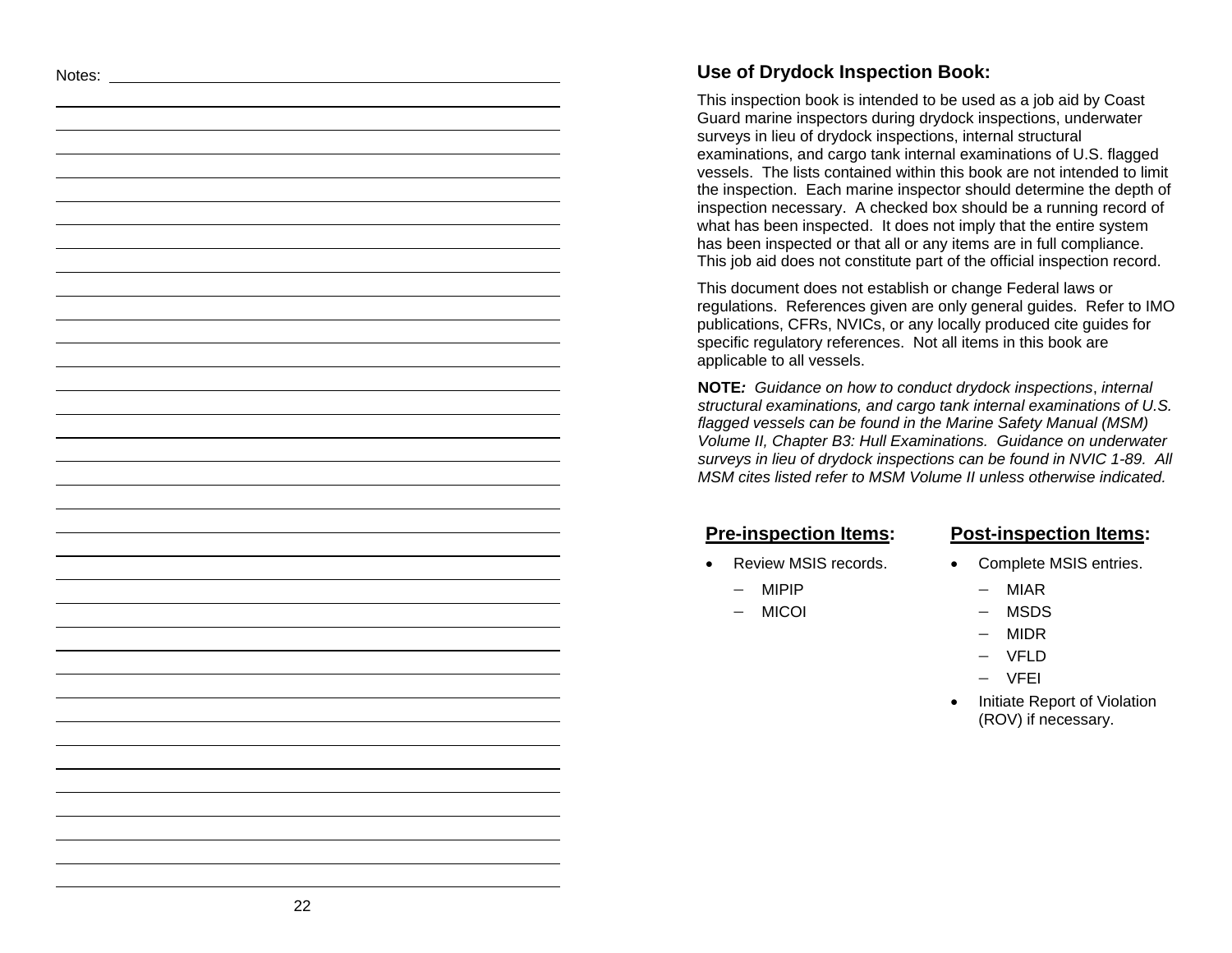## **Table of Contents**

#### **Section 1: Administrative Items**

#### **Section 2: Drydock Inspection Items**

#### **Section 3: Underwater Survey**

| ection 4: Appendices |  |
|----------------------|--|

## **Section 4: App**

| Recommended US Vessel Deficiency Procedures  18 |  |
|-------------------------------------------------|--|
|                                                 |  |
|                                                 |  |
|                                                 |  |

| Notes: |  |  |  |
|--------|--|--|--|
|        |  |  |  |
|        |  |  |  |
|        |  |  |  |
|        |  |  |  |
|        |  |  |  |
|        |  |  |  |
|        |  |  |  |
|        |  |  |  |
|        |  |  |  |
|        |  |  |  |
|        |  |  |  |
|        |  |  |  |
|        |  |  |  |
|        |  |  |  |
|        |  |  |  |
|        |  |  |  |
|        |  |  |  |
|        |  |  |  |
|        |  |  |  |
|        |  |  |  |
|        |  |  |  |
|        |  |  |  |
|        |  |  |  |
|        |  |  |  |
|        |  |  |  |
|        |  |  |  |
|        |  |  |  |
|        |  |  |  |
|        |  |  |  |
|        |  |  |  |
|        |  |  |  |
|        |  |  |  |
|        |  |  |  |
|        |  |  |  |
|        |  |  |  |
|        |  |  |  |
|        |  |  |  |
|        |  |  |  |
|        |  |  |  |
|        |  |  |  |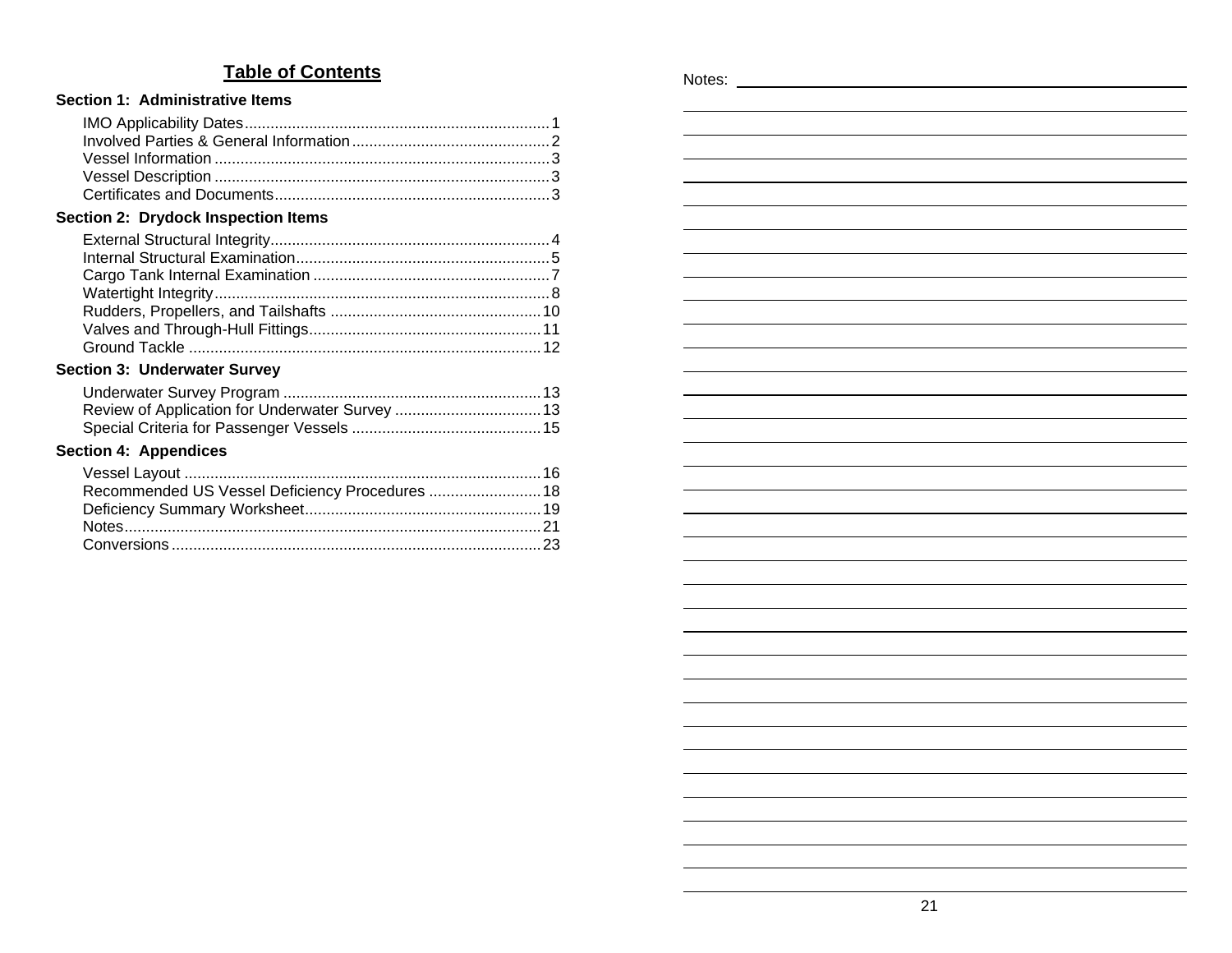|  | Code | <b>Date Completed</b> | <b>IMO Applicability Dates:</b> |
|--|------|-----------------------|---------------------------------|
|--|------|-----------------------|---------------------------------|

| <b>Reference</b>                                      | <b>Date</b>                         |
|-------------------------------------------------------|-------------------------------------|
| <b>SOLAS 1960</b>                                     | 26 MAY 65                           |
| <b>SOLAS 1974</b>                                     | 25 MAY 80                           |
| 1978 Protocol to SOLAS 1974                           | 01 MAY 81                           |
| 1981 Amendments (II-1 & II-2)                         | 01 SEP 84                           |
| 1983 Amendments (III)                                 | 01 JUL 86                           |
| Various additional amendments to SOLAS                |                                     |
| MARPOL 73/78 Annex I                                  | 02 OCT 83                           |
| MARPOL 73/78 Annex II                                 | 06 APR 87                           |
| MARPOL 73/78 Annex III                                | 01 JUL 92                           |
| MARPOL 73/78 Annex V                                  | 31 DEC 88                           |
| <b>IBC Code</b>                                       | After 01 JUL 86                     |
| <b>BCH Code</b>                                       | Prior to 01 JUL 86                  |
| COLREGS 1972                                          | 15 JUL 77                           |
| Various additional amendments to COLREGS              |                                     |
| Load Line 1966                                        | 21 JUL 68                           |
| <b>STCW 1978</b>                                      | 28 APR 84                           |
| 1991 Amendments<br>1994 Amendments<br>1995 Amendments | 01 DEC 92<br>01 JAN 96<br>01 FEB 97 |

| <b>Deficiency</b> | <b>MSIS</b><br>Code | Req't. Issued/<br><b>Date Completed</b> |
|-------------------|---------------------|-----------------------------------------|
|                   |                     |                                         |
|                   |                     |                                         |
|                   |                     |                                         |
|                   |                     |                                         |
|                   |                     |                                         |
|                   |                     |                                         |
|                   |                     |                                         |

Deficiencies identified should be listed with MSIS codes. At completion of inspection/examination, any outstanding deficiencies shall be entered in MIDR or PSDR as appropriate. All deficiencies found (outstanding and completed) shall be entered in the Deficiency Summary. Worklist items, which serve only as memory joggers to complete inspection/examination (e.g., test emergency fire pump), should not be coded as deficiencies.

#### **MSIS Codes for Deficiencies:**

| <b>BS</b> | <b>Ballast</b>     | DC | Dry Cargo             | IC        | I/C Engine    |
|-----------|--------------------|----|-----------------------|-----------|---------------|
| BI        | Bilge              | ES | Electrical            | LS        | Lifesaving    |
| <b>BA</b> | Boiler, Aux.       | FF | Firefighting          | MI        | Miscellaneous |
| ВM        | Boiler, Main       | FL | Fuel                  | <b>NS</b> | Navigation    |
| <b>CS</b> | Cargo              | GS | <b>General Safety</b> | PP        | Propulsion    |
| <b>DM</b> | Deck Machinery     | НA | Habitation            | SS        | Steering      |
| DL        | Doc., Lics., Pmts. | HU | Hull                  |           |               |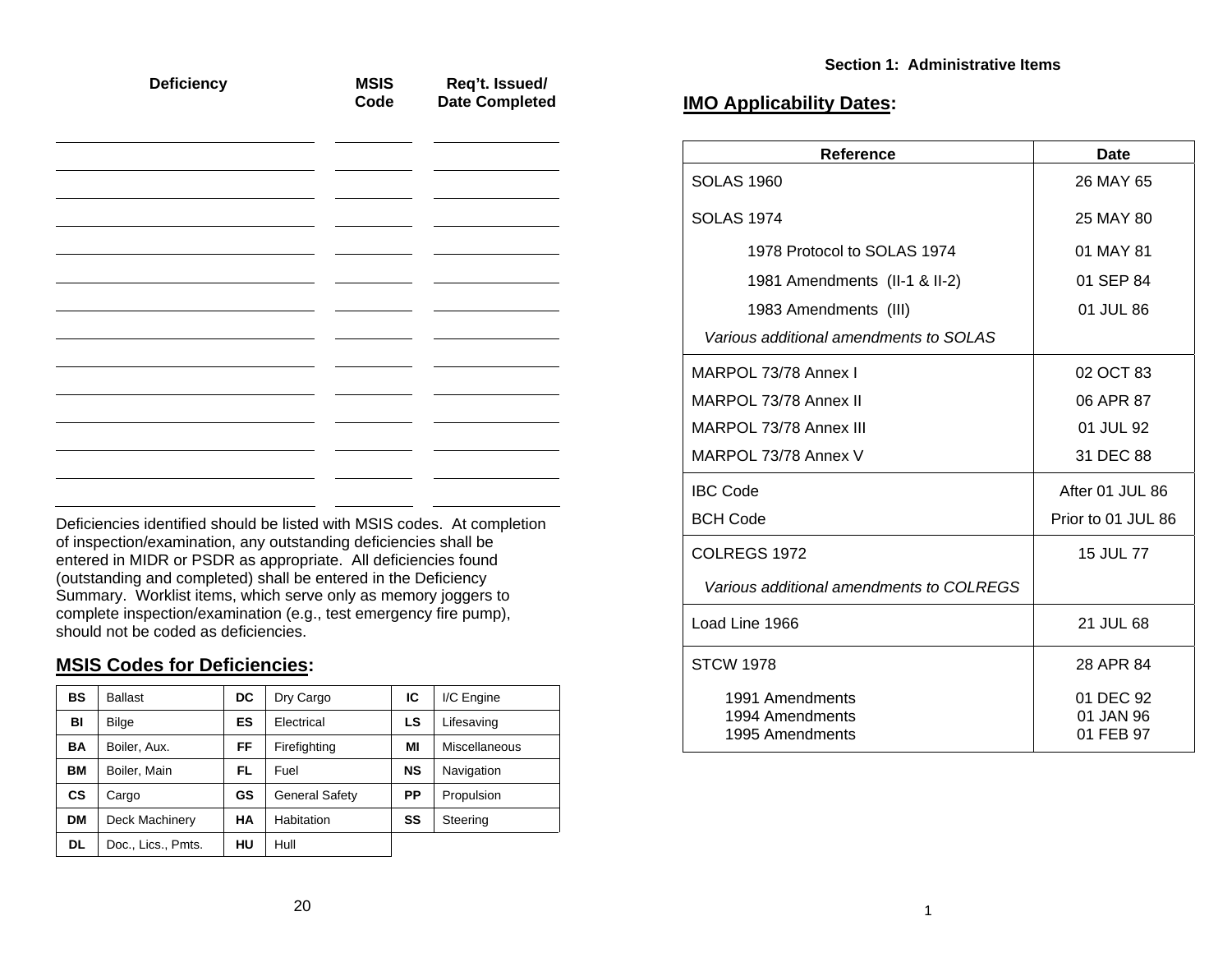# **Involved Parties & General Information: Network of the Summary Worksheet: Deficiency Summary Worksheet:**

| Vessel's Representatives |  |  |  |  |
|--------------------------|--|--|--|--|
|                          |  |  |  |  |
|                          |  |  |  |  |
|                          |  |  |  |  |
|                          |  |  |  |  |
|                          |  |  |  |  |
| <b>Phone Numbers</b>     |  |  |  |  |
|                          |  |  |  |  |
|                          |  |  |  |  |

| Owner-Listed on DOC (if applicable), or COFR |  |  |  |
|----------------------------------------------|--|--|--|
|                                              |  |  |  |
|                                              |  |  |  |
|                                              |  |  |  |
|                                              |  |  |  |
| □ No Change                                  |  |  |  |
|                                              |  |  |  |

| Operator    |  |  |  |
|-------------|--|--|--|
|             |  |  |  |
|             |  |  |  |
|             |  |  |  |
|             |  |  |  |
| □ No Change |  |  |  |

| <b>Name of Vessel</b> | <b>VIN</b> |                     |                                  |
|-----------------------|------------|---------------------|----------------------------------|
| Deficiency            |            | <b>MSIS</b><br>Code | Req't. Issued/<br>Date Completed |
|                       |            |                     |                                  |
|                       |            |                     |                                  |
|                       |            |                     |                                  |
|                       |            |                     |                                  |
|                       |            |                     |                                  |
|                       |            |                     |                                  |
|                       |            |                     |                                  |
|                       |            |                     |                                  |
|                       |            |                     |                                  |
|                       |            |                     |                                  |
|                       |            |                     |                                  |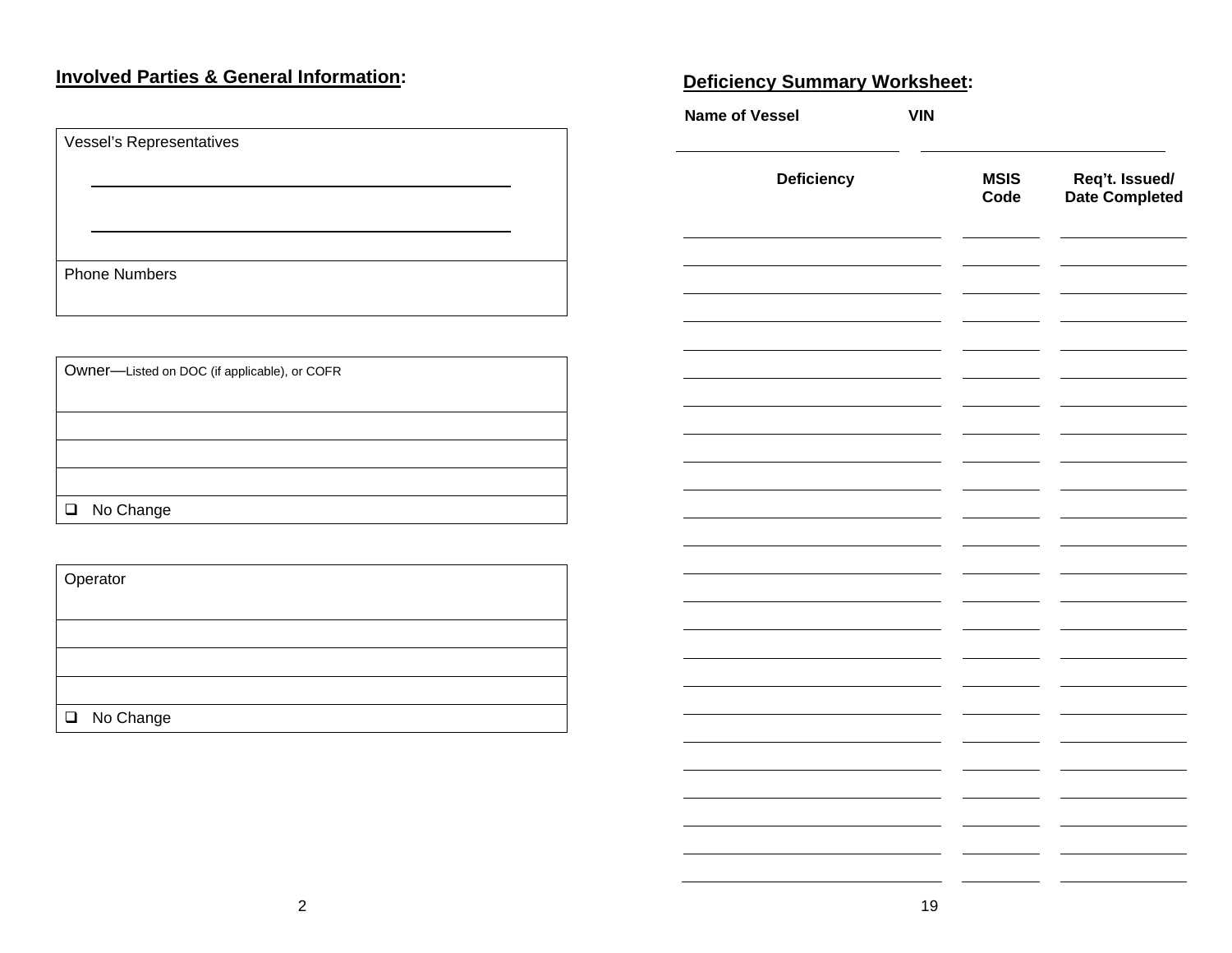## **Recommended U.S. Vessel Deficiency Procedures:**

| <b>Step</b>  | <b>Action</b>                                                                                                                                                                                            |                                                                                                                                           |  |  |  |  |
|--------------|----------------------------------------------------------------------------------------------------------------------------------------------------------------------------------------------------------|-------------------------------------------------------------------------------------------------------------------------------------------|--|--|--|--|
| 1            | Identify deficiency.                                                                                                                                                                                     |                                                                                                                                           |  |  |  |  |
| $\mathbf{2}$ | Inform vessel representative.                                                                                                                                                                            |                                                                                                                                           |  |  |  |  |
| 3            | Record on the Deficiency Summary Worksheet (next page).                                                                                                                                                  |                                                                                                                                           |  |  |  |  |
| 4            | If deficiency is corrected prior to end of inspection, go to Step 7.                                                                                                                                     |                                                                                                                                           |  |  |  |  |
| 5            | If deficiency is unable to be corrected prior to end of inspection,<br>issue CG-835 in accordance with table below.                                                                                      |                                                                                                                                           |  |  |  |  |
|              | IF deficiency:                                                                                                                                                                                           | <b>THEN issue CG-835:</b>                                                                                                                 |  |  |  |  |
|              | Does NOT immediately<br>impact crew/passenger<br>safety, hull seaworthiness,<br>or the environment, e.g.,<br>· Underwater survey video not<br>immediately available                                      | That provides a specific<br>time for correcting<br>deficiency, e.g.,<br>. "X" number of days                                              |  |  |  |  |
|              | Allows vessel operations to<br>be MODIFIED to meet less<br>stringent requirements, e.g.,<br>· Deteriorated PV valves                                                                                     | That restricts operation of<br>vessel to meet current<br>vessel conditions, e.g.,<br>• Carriage restricted to Class E<br>cargoes          |  |  |  |  |
|              | DOES immediately impact<br>crew/passenger safety, hull<br>seaworthiness, or the<br>environment, and cannot be<br>modified to meet less<br>stringent requirements, e.g.,<br>· Structural defect or damage | That requires the<br>deficiency to be corrected<br>prior to operating vessel<br>("NO SAIL" item), e.g.,<br>• Prior to carrying passengers |  |  |  |  |
| 6            | Enter CG-835 data in MIDR.                                                                                                                                                                               |                                                                                                                                           |  |  |  |  |
| 7            | Enter deficiency data in MSDS.                                                                                                                                                                           |                                                                                                                                           |  |  |  |  |
| 8            | Initiate a Report of Violation (ROV) if necessary.                                                                                                                                                       |                                                                                                                                           |  |  |  |  |

## **Vessel Information:**

| Last Drydocking Date                               | Next Drydocking Date |  |  |
|----------------------------------------------------|----------------------|--|--|
| Date of Last Class Survey                          |                      |  |  |
| Outstanding conditions of class or nonconformities |                      |  |  |

#### **Vessel Description**:

- **Q** Container Vessel
- **Q** Passenger Vessel
- **Q** Vehicle Carrier
- **□** Bulk Carrier
- **□** Oil Tanker
- **□** Chemical Tanker
- 
- **Research Vessel**
- School Ship
- **□** Other
- $\Box$

## **Certificates and Documents:**

| Marine Chemist Certificate<br>$\bullet$<br>$\bullet$ | MSM Ch. A5.H        |
|------------------------------------------------------|---------------------|
| <b>Gauging Report</b><br>٠                           | ABS Steel Rules 1/3 |
| Notes: Notes:                                        |                     |
|                                                      |                     |
|                                                      |                     |

\_\_\_\_\_\_\_\_\_\_\_\_\_\_\_\_\_\_\_\_\_\_\_\_\_\_\_\_\_\_\_\_\_\_\_\_\_\_\_\_\_\_\_\_\_\_\_\_\_\_\_\_\_\_\_\_\_\_  $\overline{\phantom{a}}$  , and the contract of the contract of the contract of the contract of the contract of the contract of the contract of the contract of the contract of the contract of the contract of the contract of the contrac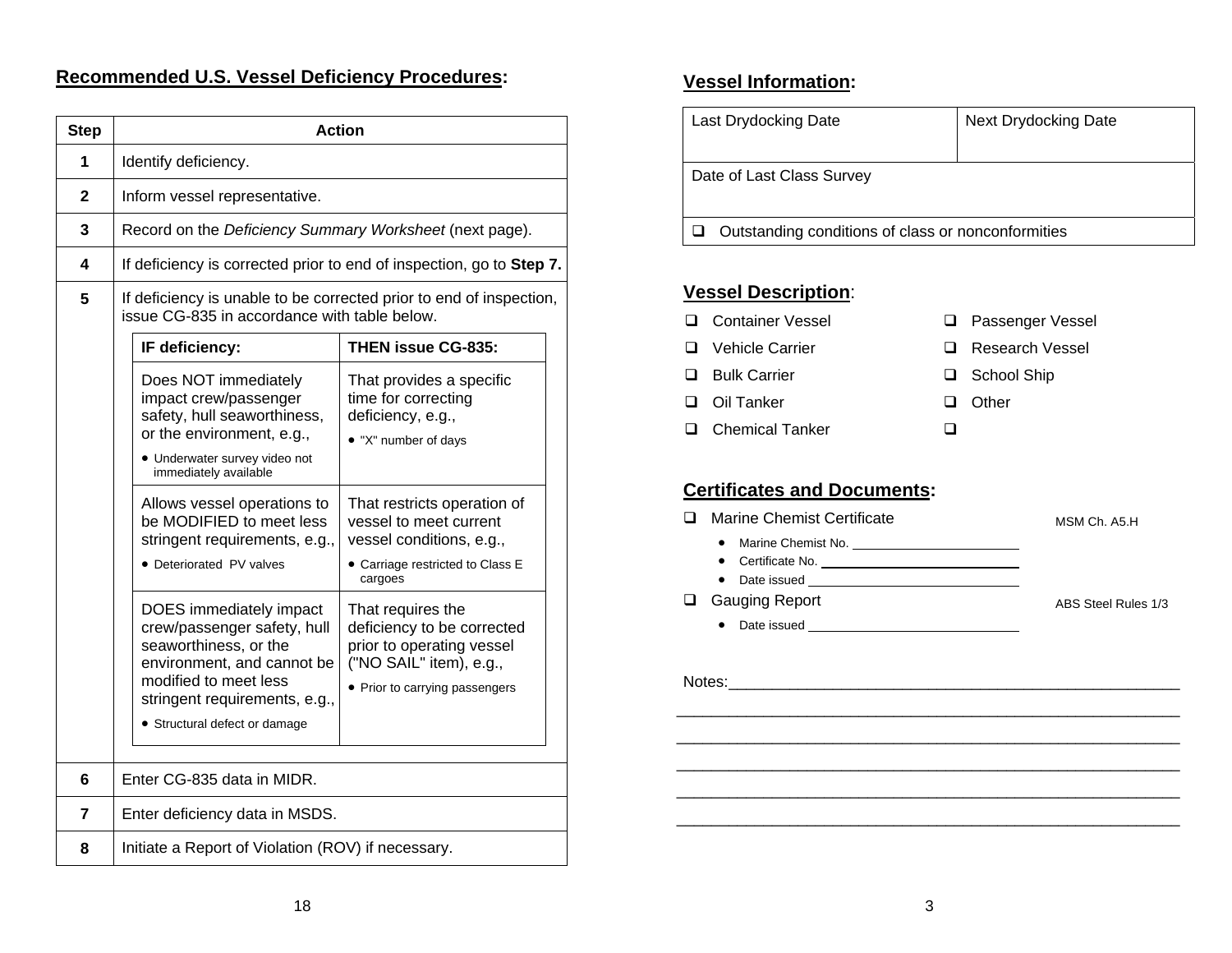## <span id="page-7-0"></span>**External Structural Integrity:**

**NOTE:** Request records of Outstanding Conditions of Class. (Form or format may vary depending on classification society.) Conditions of Class may identify structural defects, wastage, etc.

|        |           | $\Box$ Vessel plans available |                  |
|--------|-----------|-------------------------------|------------------|
|        |           |                               | 46 CFR 31.10-22  |
|        |           |                               | 46 CFR 71.50-5   |
|        |           |                               | 46 CFR 91.40-5   |
| $\Box$ |           | External structural members   |                  |
|        |           |                               | 46 CFR 71.50-3   |
|        |           | Plating                       | 46 CFR 91.40-3   |
|        | $\bullet$ | Dlonking                      | <b>NVIC 7-68</b> |

- •Planking
- •Caulking
- $\bullet$ Reinforcing straps
- •Stem
- $\bullet$ Sternpost
- $\bullet$ Bilge keels
- •Keel
- •Welds
- •Pitting
- •Signs of electrolysis

#### **Overall Steel Wastage:**



 $\frac{1}{\sqrt{2}}$  ,  $\frac{1}{\sqrt{2}}$  ,  $\frac{1}{\sqrt{2}}$  ,  $\frac{1}{\sqrt{2}}$  ,  $\frac{1}{\sqrt{2}}$  ,  $\frac{1}{\sqrt{2}}$  ,  $\frac{1}{\sqrt{2}}$  ,  $\frac{1}{\sqrt{2}}$  ,  $\frac{1}{\sqrt{2}}$  ,  $\frac{1}{\sqrt{2}}$  ,  $\frac{1}{\sqrt{2}}$  ,  $\frac{1}{\sqrt{2}}$  ,  $\frac{1}{\sqrt{2}}$  ,  $\frac{1}{\sqrt{2}}$  ,  $\frac{1}{\sqrt{2}}$ 

Areas of particular interest:



Stern

 $-$  . The contract of the contract of the contract of the contract of the contract of the contract of the contract of the contract of the contract of the contract of the contract of the contract of the contract of the con  $\mathcal{L}_\text{max}$  and the contract of the contract of the contract of the contract of the contract of the contract of

 $-$  . The contract of the contract of the contract of the contract of the contract of the contract of the contract of the contract of the contract of the contract of the contract of the contract of the contract of the con  $\mathcal{L}_\text{max}$  and the contract of the contract of the contract of the contract of the contract of the contract of

 $-$  . The contract of the contract of the contract of the contract of the contract of the contract of the contract of the contract of the contract of the contract of the contract of the contract of the contract of the con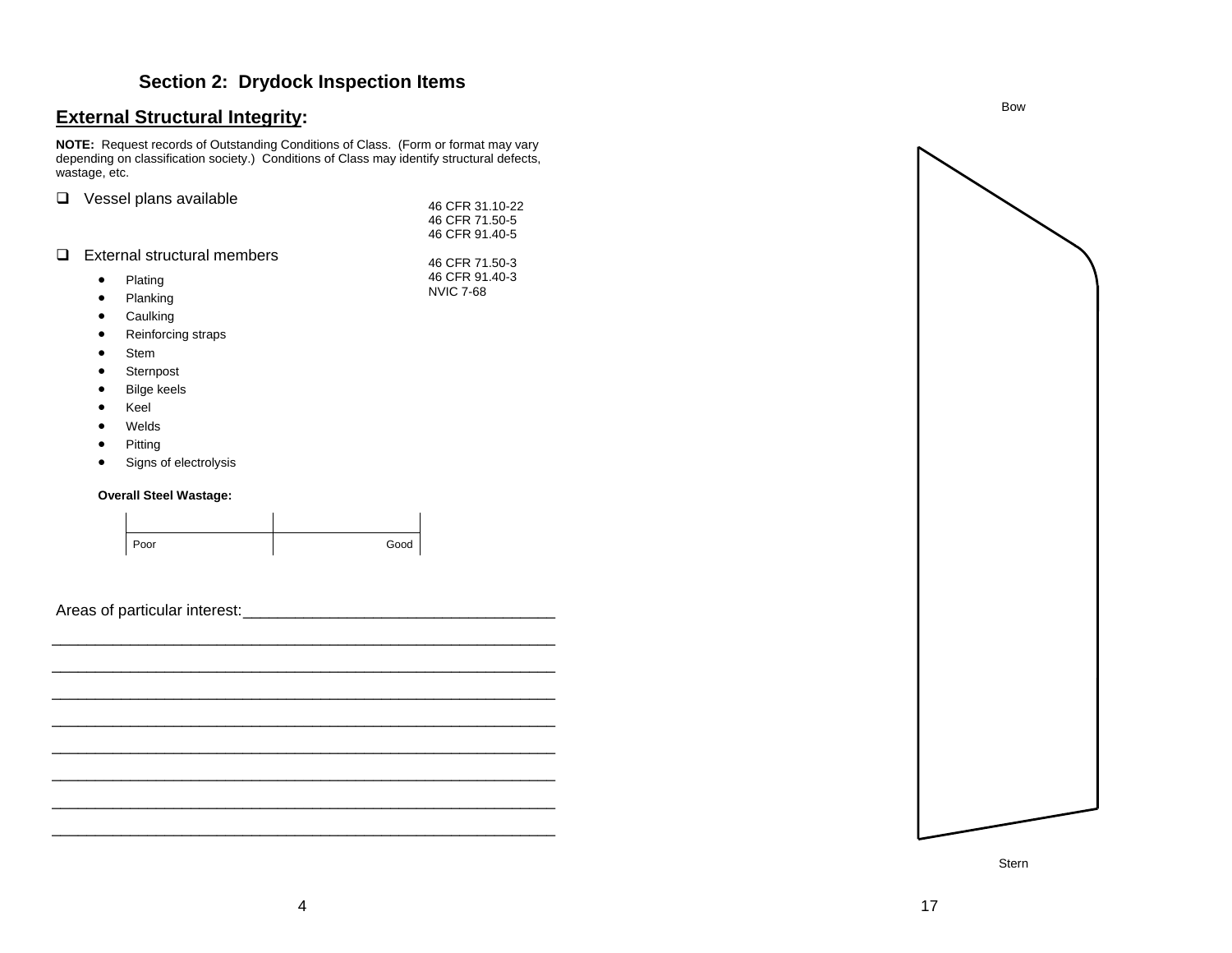#### **Section 4: Appendices**

#### <span id="page-8-0"></span>**Vessel Layout:**

Bow



- •Double hull / bottom / sides
- •Ballast tanks
- •Chemical tank type: I II III
- •Deck tanks
- •Deckhouse location
- •Deck cranes
- •External/internal framing
- •Layout of pumps – type
- •Tank material construction
- •Cargoes carried
- $\Box$  Hull and/or structural members gauged for  $46$  CFR 31.10-21 material thickness (check appropriate choice) ABS Steel Rules 1/3
- $\Box$  Yes (attach gauging report)
- $\Box$  Transverse belt of deck plating
	- o Transverse belt of bottom and sideshell
	- o Wind-and-water strakes
	- o Keel plates
	- o Bulkhead plating and stiffeners
	- o Suspect areas o Other
- $\Box$ No
- $\Box$  Vessel carefully examined for fractures and MSM Ch. B3.B.6.a previous fracture repairs NVIC 15-91, Change 1

46 CFR 31.10-21

- **□** Vessel structurally reinforced in accordance with approved plans
- **D** Fastenings **MSM** Vol. IV Ch. 6.H
	- Rivets NVIC 3-68
	- •Welding
	- Nails, screws, bolts

#### **Internal Structural Examination:**

|  | Internal structural members |  |
|--|-----------------------------|--|
|  |                             |  |

|                 | 46 CFR 71.50-3       |
|-----------------|----------------------|
| • Bulkheads     | 46 CFR 91.40-3       |
| $\bullet$ Decks | MSM Ch. B3.B.6       |
| • Tank tops     | NVIC 7-68            |
| • Longitudinals | NVIC 15-91, Change 1 |
| - Flasse        |                      |

- •Floors
- •Frames
- •Intercostals
- •**Stiffeners**
- •Beams
- Connections
- Signs of electrolysis

#### Notes:\_\_\_\_\_\_\_\_\_\_\_\_\_\_\_\_\_\_\_\_\_\_\_\_\_\_\_\_\_\_\_\_\_\_\_\_\_\_\_\_\_\_\_\_\_\_\_\_\_\_\_\_

\_\_\_\_\_\_\_\_\_\_\_\_\_\_\_\_\_\_\_\_\_\_\_\_\_\_\_\_\_\_\_\_\_\_\_\_\_\_\_\_\_\_\_\_\_\_\_\_\_\_\_\_\_\_\_\_\_\_

\_\_\_\_\_\_\_\_\_\_\_\_\_\_\_\_\_\_\_\_\_\_\_\_\_\_\_\_\_\_\_\_\_\_\_\_\_\_\_\_\_\_\_\_\_\_\_\_\_\_\_\_\_\_\_\_\_\_  $\overline{\phantom{a}}$  , and the contract of the contract of the contract of the contract of the contract of the contract of the contract of the contract of the contract of the contract of the contract of the contract of the contrac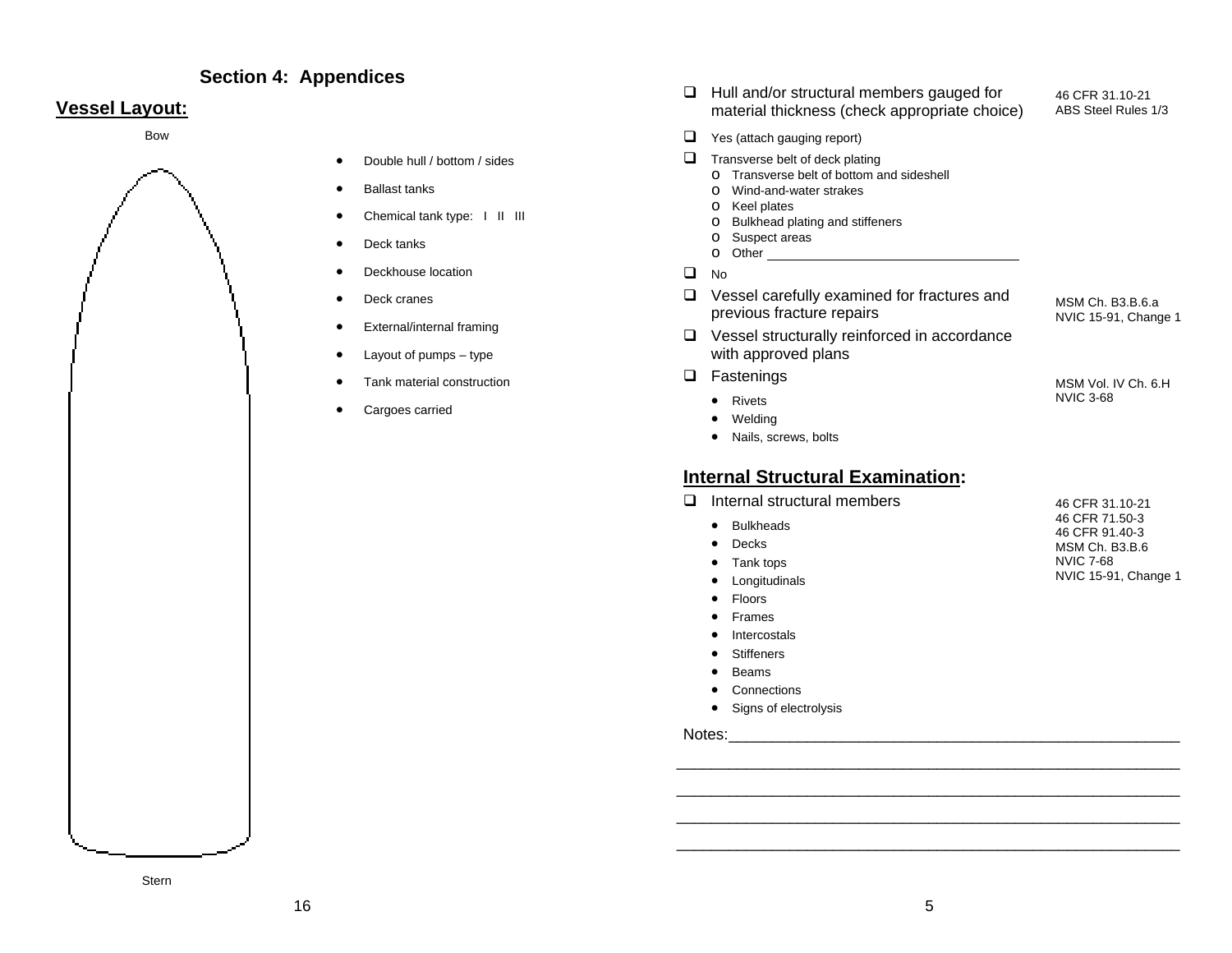<span id="page-9-0"></span>

|                                                                                 |                                             |                                          | <b>Special Criteria for Passenger Vessels:</b>                                                                                                                                                                |  |  |
|---------------------------------------------------------------------------------|---------------------------------------------|------------------------------------------|---------------------------------------------------------------------------------------------------------------------------------------------------------------------------------------------------------------|--|--|
| $\Box$ Vessel carefully examined for fractures and<br>previous fracture repairs |                                             | MSM Ch. B3.B.6.a<br>NVIC 15-91, Change 1 | NOTE: Passenger vessels may request drydock extensions up to 30 months in some<br>cases, which will require an underwater examination of the hull. Guidance for this<br>process is found in MSM Ch. B3.A.4.d. |  |  |
| $\Box$ Fastenings<br>• Rivets<br>• Welding                                      |                                             | MSM Vol. IV Ch. 6.H<br><b>NVIC 3-68</b>  | WARNING: ALL passengers must be removed from vessel prior to removal of sea<br>valves.                                                                                                                        |  |  |
| • Nails, screws, bolts<br>□ Cargo holds entered                                 |                                             |                                          | Hull Maintenance and Condition Assessment<br>Program                                                                                                                                                          |  |  |
|                                                                                 |                                             |                                          | Preventative maintenance plan<br>$\bullet$<br>Annual hull condition assessment<br>$\bullet$                                                                                                                   |  |  |
|                                                                                 |                                             |                                          | $\Box$ Site selection                                                                                                                                                                                         |  |  |
|                                                                                 |                                             |                                          | Sufficient water depth<br>$\bullet$<br>Underwater hazards<br>$\bullet$<br>"Clear box"<br>$\bullet$                                                                                                            |  |  |
| $\Box$<br>• Fuel tanks entered                                                  | Integral fuel oil tank internal examination | 46 CFR 31.10-24<br>46 CFR 71.53          | $\Box$ Preliminary examination                                                                                                                                                                                |  |  |
|                                                                                 |                                             | 46 CFR 91.43<br>MSM Ch. B3.B.5           | Third party<br>$\bullet$<br><b>Divers</b><br>$\bullet$                                                                                                                                                        |  |  |
|                                                                                 |                                             |                                          | $\Box$<br>Underwater hull exam                                                                                                                                                                                |  |  |
|                                                                                 |                                             |                                          | Third party supervised<br>$\bullet$<br>Ultrasonic gaugings<br>$\bullet$                                                                                                                                       |  |  |
|                                                                                 | <b>Overall Condition of Coatings:</b>       |                                          |                                                                                                                                                                                                               |  |  |
| Poor                                                                            | Good                                        | $\Box$ N/A                               |                                                                                                                                                                                                               |  |  |
|                                                                                 |                                             |                                          |                                                                                                                                                                                                               |  |  |
|                                                                                 |                                             |                                          |                                                                                                                                                                                                               |  |  |
|                                                                                 |                                             |                                          |                                                                                                                                                                                                               |  |  |
|                                                                                 |                                             |                                          |                                                                                                                                                                                                               |  |  |
|                                                                                 |                                             |                                          |                                                                                                                                                                                                               |  |  |
|                                                                                 |                                             |                                          |                                                                                                                                                                                                               |  |  |
|                                                                                 |                                             |                                          |                                                                                                                                                                                                               |  |  |

\_\_\_\_\_\_\_\_\_\_\_\_\_\_\_\_\_\_\_\_\_\_\_\_\_\_\_\_\_\_\_\_\_\_\_\_\_\_\_\_\_\_\_\_\_\_\_\_\_\_\_\_\_\_\_\_\_\_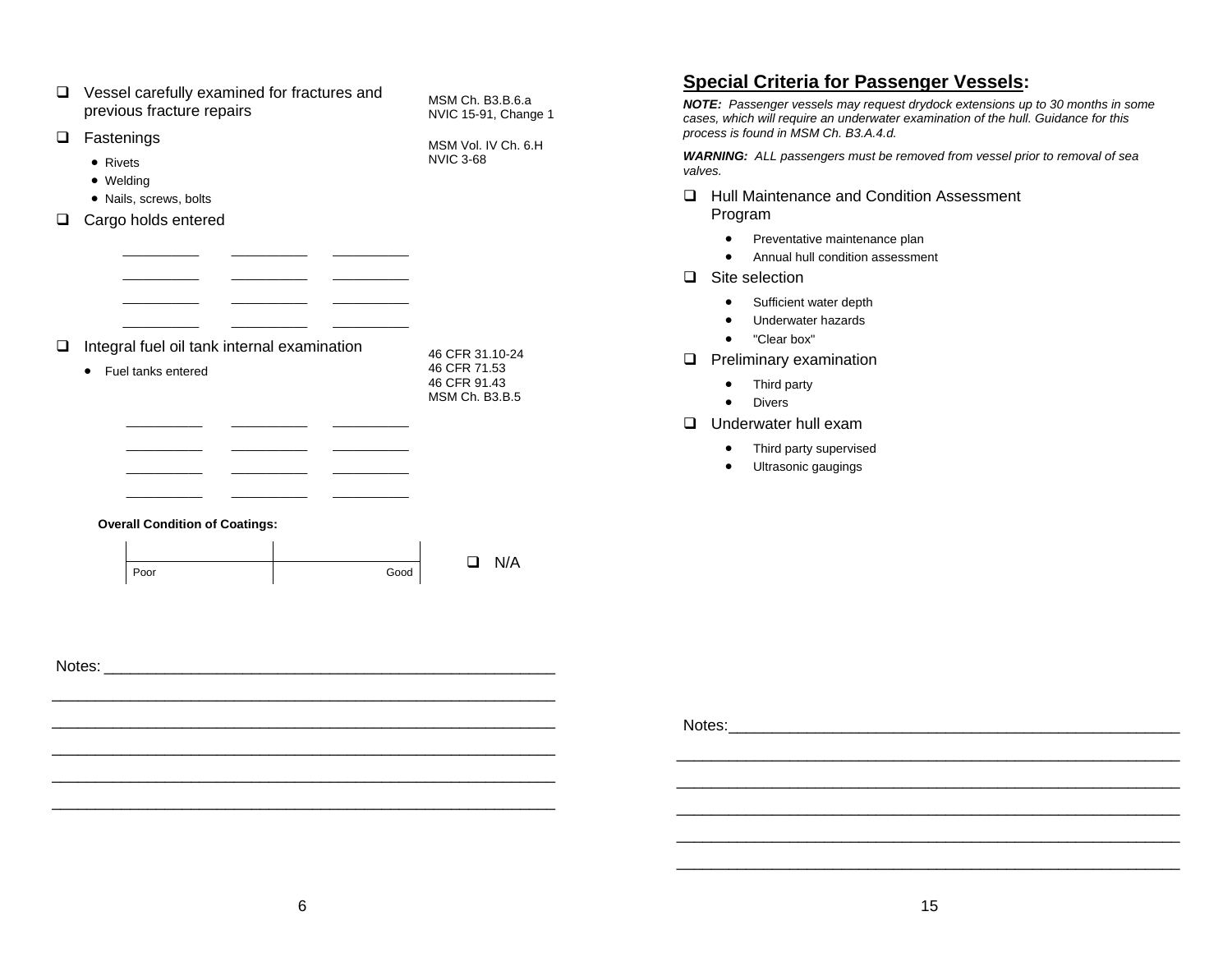- □ Additional personnel to assist
- $\Box$ Duration of underwater survey
- $\Box$  Plans or drawings
	- •Shell openings
	- •Docking plugs
	- •Bilge keels
	- •Welded seams and butts
	- •Appendages
	- •Anodes
	- •Rudder
	- •Propeller
	- •Reference points
	- •Watertight and oiltight bulkheads
- On-site survey
- $\Box$  Preparatory meeting
- Diving personnel/equipment
	- •NDT qualifications
	- •Repair qualifications
	- Video / audio equipment
	- Coast Guard and OSHA safety regulations
- **Hull preparation** 
	- •Cleaning method
	- •Hull openings permanently marked

|   | <b>Ballast tanks entered</b>          |      |                  |
|---|---------------------------------------|------|------------------|
|   |                                       |      |                  |
|   |                                       |      |                  |
|   |                                       |      |                  |
|   |                                       |      |                  |
|   | <b>Overall Condition of Coatings:</b> |      |                  |
|   |                                       |      |                  |
|   | Poor                                  | Good | N/A<br>П         |
|   | $\Box$ Forward peak                   |      |                  |
| u | Aft peak                              |      |                  |
|   | Reduced scantlings                    |      | MSM Ch. B3.B.6.c |

#### **Cargo Tank Internal Examination:**

- $\Box$  Internal structural members
	- Bulkheads
- 46 CFR 91.40-3 MSM Ch. B3.B.6 NVIC 7-68 NVIC 15-91, Change 1
	- Tank tops •Longitudinals
	- Floors

• Decks

- •Frames
- Intercostals
- •**Stiffeners**
- Beams
- Connections
- Vessel carefully examined for fractures and previous fracture repairs

MSM Ch. B3.B.6.a NVIC 15-91, Change 1

46 CFR 31.10-21

Notes:

 $-$  . The contract of the contract of the contract of the contract of the contract of the contract of the contract of the contract of the contract of the contract of the contract of the contract of the contract of the con \_\_\_\_\_\_\_\_\_\_\_\_\_\_\_\_\_\_\_\_\_\_\_\_\_\_\_\_\_\_\_\_\_\_\_\_\_\_\_\_\_\_\_\_\_\_\_\_\_\_\_\_\_\_\_\_\_\_

Notes: \_\_\_\_\_\_\_\_\_\_\_\_\_\_\_\_\_\_\_\_\_\_\_\_\_\_\_\_\_\_\_\_\_\_\_\_\_\_\_\_\_\_\_\_\_\_\_\_\_\_\_\_

 $-$  . The contract of the contract of the contract of the contract of the contract of the contract of the contract of the contract of the contract of the contract of the contract of the contract of the contract of the con \_\_\_\_\_\_\_\_\_\_\_\_\_\_\_\_\_\_\_\_\_\_\_\_\_\_\_\_\_\_\_\_\_\_\_\_\_\_\_\_\_\_\_\_\_\_\_\_\_\_\_\_\_\_\_\_\_\_ \_\_\_\_\_\_\_\_\_\_\_\_\_\_\_\_\_\_\_\_\_\_\_\_\_\_\_\_\_\_\_\_\_\_\_\_\_\_\_\_\_\_\_\_\_\_\_\_\_\_\_\_\_\_\_\_\_\_  $\overline{\phantom{a}}$  , and the contract of the contract of the contract of the contract of the contract of the contract of the contract of the contract of the contract of the contract of the contract of the contract of the contrac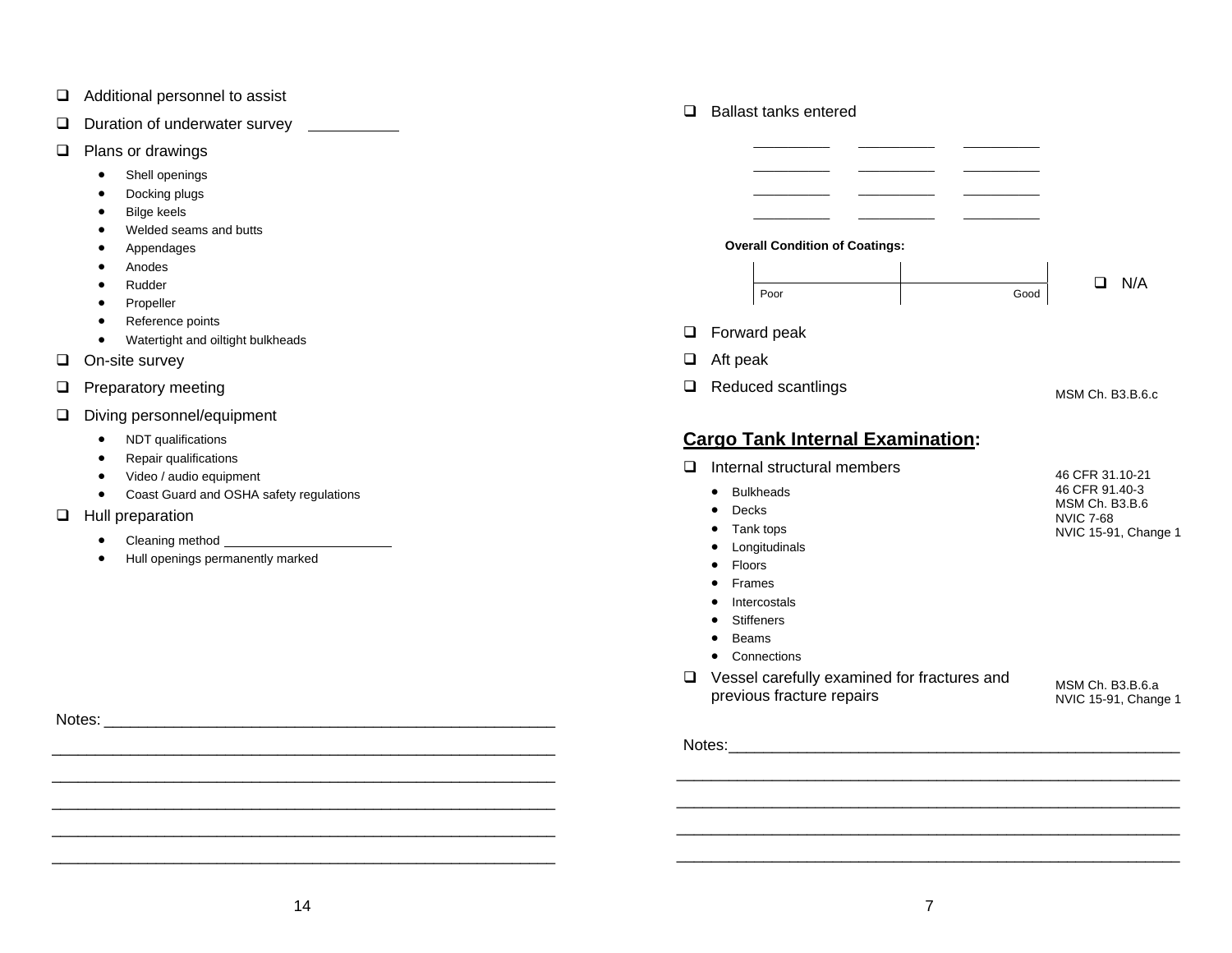<span id="page-11-0"></span>

| □<br>Fastenings                                                                                                                                                                            | MSM Vol. IV Ch. 6.H               | Section 5: Underwater Survey                                                                                                                                                                                              |  |
|--------------------------------------------------------------------------------------------------------------------------------------------------------------------------------------------|-----------------------------------|---------------------------------------------------------------------------------------------------------------------------------------------------------------------------------------------------------------------------|--|
| • Rivets<br>• Welding                                                                                                                                                                      | <b>NVIC 3-68</b>                  | <b>NOTE:</b> Guidance for conducting underwater surveys in lieu of alternate drydock<br>examinations is detailed in MSM Volume II, Chapter B3.C and NVIC 1-89.                                                            |  |
| · Nails, screws, bolts                                                                                                                                                                     |                                   | <b>Underwater Survey Program:</b>                                                                                                                                                                                         |  |
| Cargo tank internal examination<br>□                                                                                                                                                       | 46 CFR 31.10-21<br>46 CFR 91.40-3 | Date of Pre-Survey Drydocking<br>❏.                                                                                                                                                                                       |  |
| • Cargo tanks entered                                                                                                                                                                      | MSM Ch. B3.B.4                    | Vessel over 15 years old<br>$\Box$                                                                                                                                                                                        |  |
|                                                                                                                                                                                            | MSM Ch. B3.B.6                    | Hull marking system used<br>❏                                                                                                                                                                                             |  |
|                                                                                                                                                                                            |                                   | MSM Ch. B3.A.4.d<br>Weld bead grid<br>$\bullet$<br>Contrasting color coating<br>Movable grid with acoustic "pinger"<br>$\bullet$                                                                                          |  |
| <b>Overall Condition of Coatings:</b>                                                                                                                                                      |                                   | Reference video available<br>◻                                                                                                                                                                                            |  |
| Poor                                                                                                                                                                                       | N/A<br>$\Box$<br>Good             | <b>Review of Application for Underwater Survey:</b>                                                                                                                                                                       |  |
|                                                                                                                                                                                            |                                   | Submitted 90 days before survey date<br>❏                                                                                                                                                                                 |  |
| <b>Watertight Integrity:</b>                                                                                                                                                               |                                   | Identify diving contractor<br>❏                                                                                                                                                                                           |  |
| NOTE: Guidance on watertight and weathertight inspections can be found in MSM<br>Volume II, Chapter B1.E.5<br>Cargo hatches<br>□<br>Dogs or other securing appliances<br>Covers<br>Gaskets | MSM Vol. IV Ch. 6.I.5             | Number of divers<br>Type of diving equipment<br>NDT and repair capabilities<br>Copy of diving operations manual<br>Q.<br>Means of waterborne diver support<br>$\bullet$<br>Means of taking rudder bearing clearances<br>❏ |  |
| Coamings<br>$\bullet$<br>Airports below weatherdecks<br>□                                                                                                                                  |                                   | Sea chest blanks<br>$\Box$                                                                                                                                                                                                |  |
| Dogs or other securing appliances<br>$\bullet$<br>Rims or seats<br>Glass                                                                                                                   | MSM Vol. IV Ch. 6.I.4             | Letter from master/chief engineer/person-in-<br>❏<br>charge                                                                                                                                                               |  |
| Dead covers<br>Hinges and lugs                                                                                                                                                             |                                   |                                                                                                                                                                                                                           |  |
|                                                                                                                                                                                            |                                   |                                                                                                                                                                                                                           |  |
|                                                                                                                                                                                            |                                   |                                                                                                                                                                                                                           |  |
|                                                                                                                                                                                            |                                   |                                                                                                                                                                                                                           |  |
|                                                                                                                                                                                            |                                   |                                                                                                                                                                                                                           |  |

# **Section 3: Underwater Survey**

## <u>am:</u>

## **Underwater Survey:**

- subset date
- anual
	- support
- ing clearances
- ineer/person-in-

 $-$  . The contract of the contract of the contract of the contract of the contract of the contract of the contract of the contract of the contract of the contract of the contract of the contract of the contract of the con

\_\_\_\_\_\_\_\_\_\_\_\_\_\_\_\_\_\_\_\_\_\_\_\_\_\_\_\_\_\_\_\_\_\_\_\_\_\_\_\_\_\_\_\_\_\_\_\_\_\_\_\_\_\_\_\_\_\_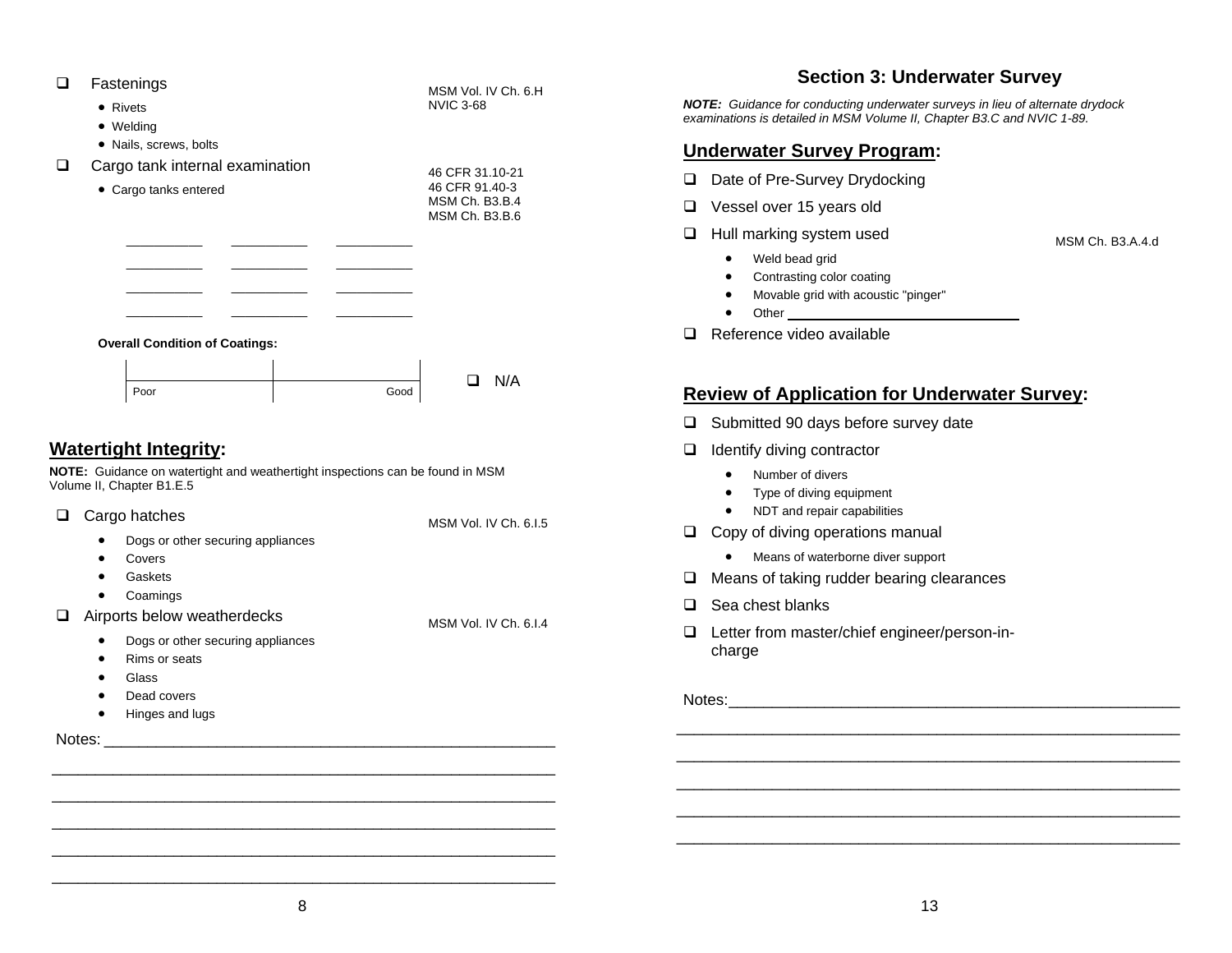<span id="page-12-0"></span>

| Sea valves<br>❏.<br>Fitted where required<br>$\bullet$<br>Opened for examination<br>$\bullet$<br>Body<br>$\bullet$<br>Guides<br>٠<br>Threads<br>Seat<br><b>Stems</b><br><b>Discs</b>                                                                                            | 46 CFR 42.09-25<br>46 CFR 56.50-95 | Sideports<br>$\Box$<br>Dogs or other securing appliances<br>Frames<br>$\bullet$<br><b>Doors</b><br>$\bullet$<br>Hinges<br>Gaskets<br>Operating equipment<br>Ash and rubbish chutes<br>$\Box$ |
|---------------------------------------------------------------------------------------------------------------------------------------------------------------------------------------------------------------------------------------------------------------------------------|------------------------------------|----------------------------------------------------------------------------------------------------------------------------------------------------------------------------------------------|
| Plug cocks<br>$\bullet$<br>Holding down bolts<br>$\bullet$<br>Closure tested (local and/or remote)<br>$\bullet$<br>Bilge injection valves<br>0                                                                                                                                  | 46 CFR 42.09-25                    | Watertight cover and means of securing<br>$\bullet$<br>Non-return valve<br>$\bullet$<br>Self-bailers and cockpit freeing ports<br>$\Box$<br>Check valves                                     |
| Non-return operation<br>Operated<br>Inspected<br>$\bullet$<br>Nonmetallic expansion joint<br>$\Box$                                                                                                                                                                             | 46 CFR 56.50-95                    | Positive closing valve<br>Compartment or inner bottom drains<br>$\Box$<br>(drydocking drains)                                                                                                |
| Year installed<br>$\bullet$<br>$(10 \text{ years maximum})$<br>External exam<br>$\bullet$<br>Internal exam<br>$\bullet$<br>New non-metallic expansion joint installed<br>$\bullet$                                                                                              | 46 CFR 56.35-10<br>46 CFR 61.15-12 | • Secure plugs<br>Scuppers, soil lines, tank overflows<br>$\Box$<br>Valves<br>$\bullet$<br>Draft marks and load lines<br>$\Box$<br>MSM Ch. B3.B.6.c<br>Proper locations                      |
| <b>Ground Tackle:</b><br>$\Box$ Proper ground tackle                                                                                                                                                                                                                            | 46 CFR 32.15-15                    | Legibly inscribed<br>Proper spacing and size<br>Load line markings verified                                                                                                                  |
| Anchor cables ranged<br>$\bullet$<br>$\Box$ Yes<br>$\Box$ No<br>Cable shackles and pins<br>$\bullet$<br>Anchors<br>$\bullet$<br>Hawse pipes and covers<br>$\bullet$<br>Chain pipes and covers<br>$\bullet$<br>Chain lockers<br>$\bullet$<br>Cables properly marked<br>$\bullet$ | 46 CFR 77.07<br>46 CFR 96.07-5     | Notes:                                                                                                                                                                                       |
| Notes:                                                                                                                                                                                                                                                                          |                                    |                                                                                                                                                                                              |

#### ideports

- •Dogs or other securing appliances
- •Frames
- •Doors
- •Hinges
- •Gaskets
- •Operating equipment
- sh and rubbish chutes
	- Watertight cover and means of securing
	- •Non-return valve
- elf-bailers and cockpit freeing ports
	- Check valves
	- •Positive closing valve
- ompartment or inner bottom drains Irydocking drains)
	- Secure plugs
- cuppers, soil lines, tank overflows
	- Valves
- raft marks and load lines
	- •Proper locations
	- •Legibly inscribed
	- •Proper spacing and size
	- Load line markings verified

\_\_\_\_\_\_\_\_\_\_\_\_\_\_\_\_\_\_\_\_\_\_\_\_\_\_\_\_\_\_\_\_\_\_\_\_\_\_\_\_\_\_\_\_\_\_\_\_\_\_\_\_\_\_\_\_\_\_  $\overline{\phantom{a}}$  , and the contract of the contract of the contract of the contract of the contract of the contract of the contract of the contract of the contract of the contract of the contract of the contract of the contrac

\_\_\_\_\_\_\_\_\_\_\_\_\_\_\_\_\_\_\_\_\_\_\_\_\_\_\_\_\_\_\_\_\_\_\_\_\_\_\_\_\_\_\_\_\_\_\_\_\_\_\_\_\_\_\_\_\_\_

\_\_\_\_\_\_\_\_\_\_\_\_\_\_\_\_\_\_\_\_\_\_\_\_\_\_\_\_\_\_\_\_\_\_\_\_\_\_\_\_\_\_\_\_\_\_\_\_\_\_\_\_\_\_\_\_\_

\_\_\_\_\_\_\_\_\_\_\_\_\_\_\_\_\_\_\_\_\_\_\_\_\_\_\_\_\_\_\_\_\_\_\_\_\_\_\_\_\_\_\_\_\_\_\_\_\_\_\_\_\_\_\_\_\_ \_\_\_\_\_\_\_\_\_\_\_\_\_\_\_\_\_\_\_\_\_\_\_\_\_\_\_\_\_\_\_\_\_\_\_\_\_\_\_\_\_\_\_\_\_\_\_\_\_\_\_\_\_\_\_\_\_